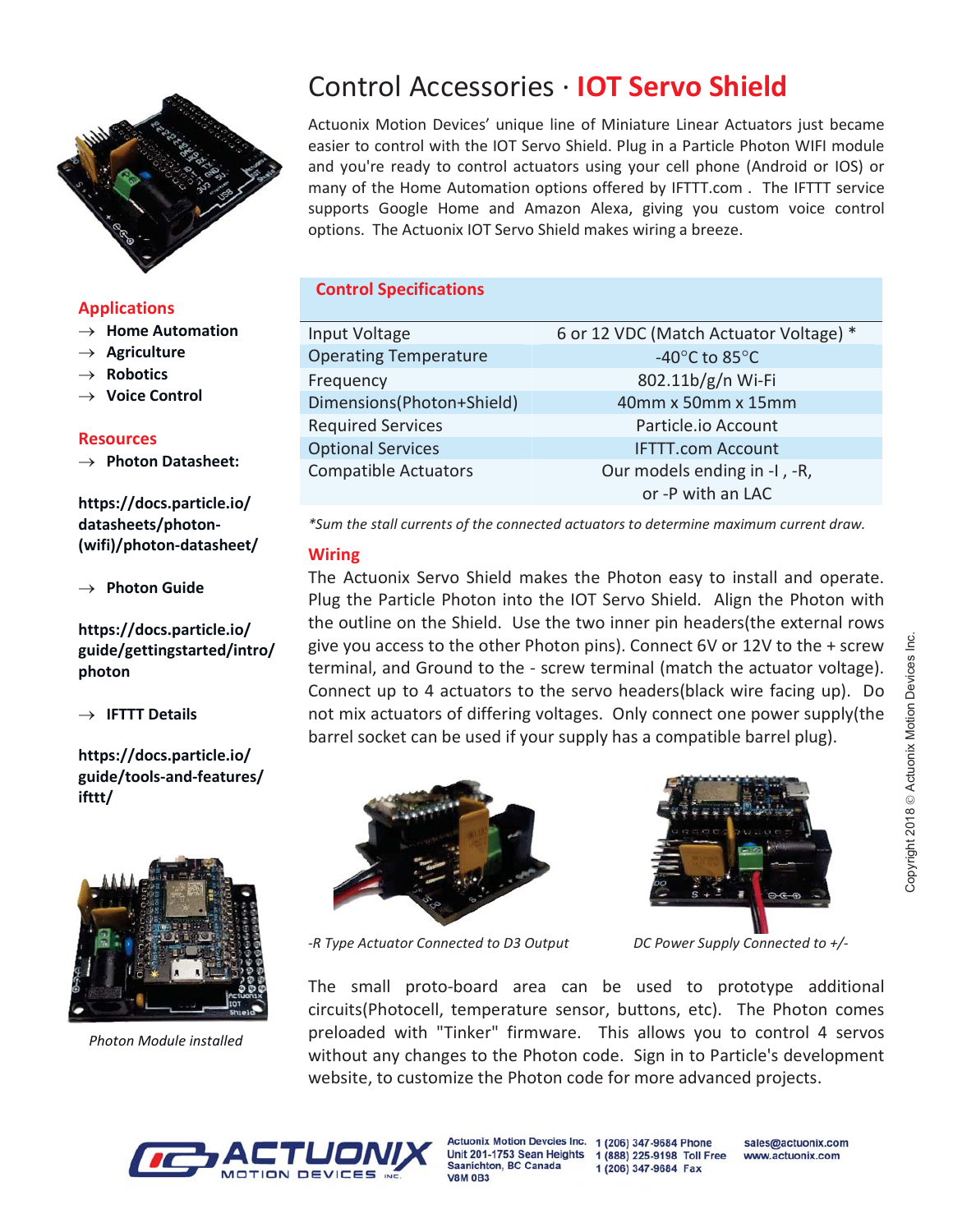## WIFI Setup and Smart Phone Apps

1) Download and install the Photon App on your phone. Search for "Particle" in the IOS, Android or Windows App store. This App is free to use, but does require you to create a Particle account.

2) Wire up your Photon, power supply and actuator(s) as described above.

- 3) Open the app and power on the photon
- 4) Follow the App's instructions to complete connection

5) That's it, you should now be able to control the connected actuators using the App control bars. Tap the Pin you have connected, select Analog Output. Control Range is between 120(Full Retract) and 250(Full Extend).

If your phone supports the Amazon Alexa or Google Assistant Apps, you can setup cell phone voice control. Refer to the corresponding setup instructions below.

## IFTTT

1)Follow the above WIFI Setup instructions to get the Photon connected to your home network. You only have to do this once, the Photon will remember your WIFI login credentials next time you power it up.

2)Go to www.ifttt.com and set up an account if you do not already have one. Go back to the home page when you have finished setting up an account.

3)Click on My Applets->New Applet

4)Click "If This", and select the trigger you want to use(time, email, etc). Refer to the next page if you want to use Alexa or Google Home.

5)Click "Then that", and search for "Particle". Click Particle.

6)Select the function "Analog Write". Enter the pin and desired movement.

For Example if you have the actuator white wire connected to pin D1 and you want to fully extend the actuator enter the following: D1, 250

7) Click Finish and wait a few seconds then try out your trigger.

8) Repeat from step 3, if you want another trigger to retract the actuator enter: D1, 120

Note: You can enter any value between 120 and 250. The actuator position is proportional. For example to extend 50%, use 185.

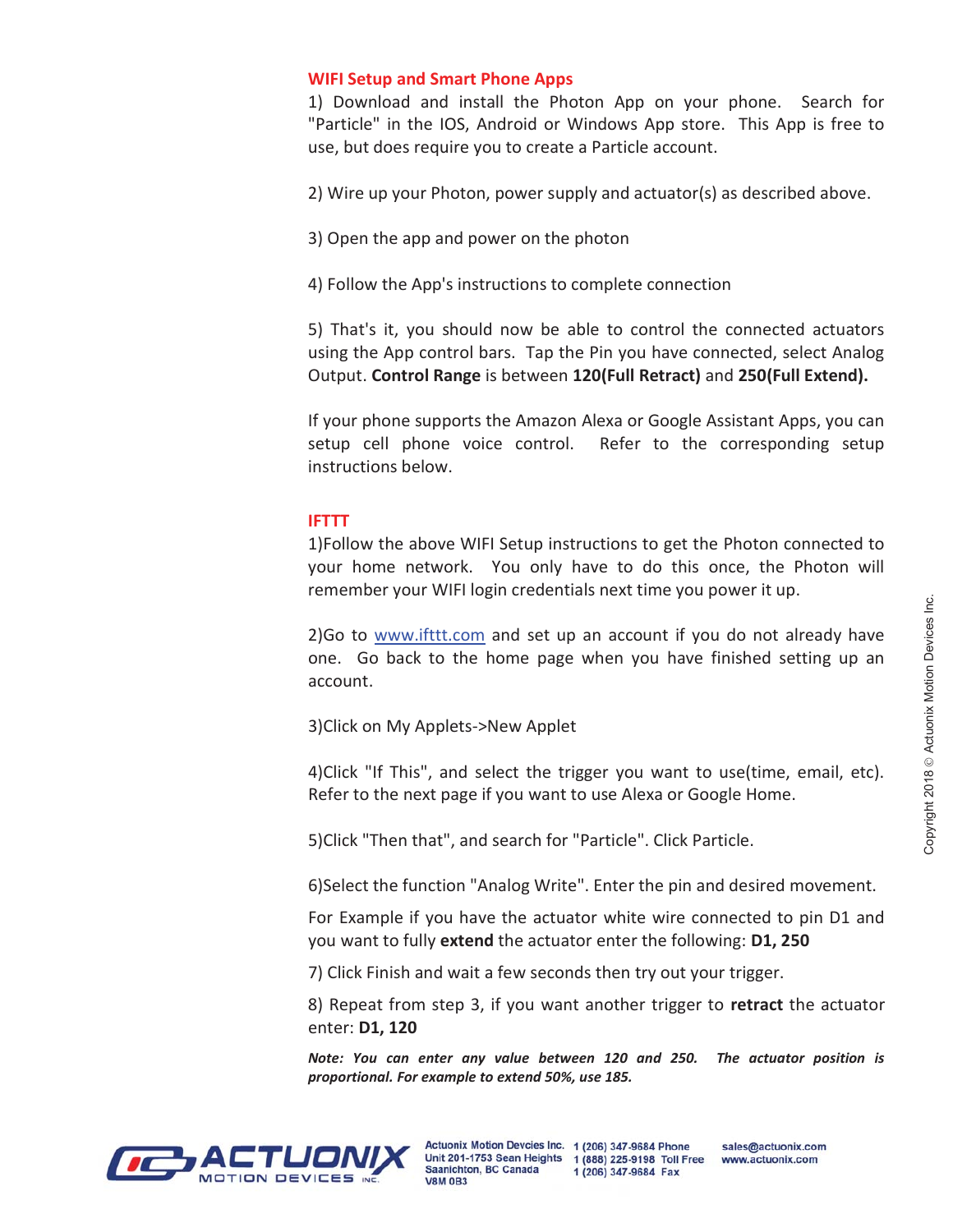#### Google Home Voice Control Example

The IFTTT service facilitates connection to your Google Home system. Google will take commands through Google Assistant on your phone, or via the various Google Assistant products such as Google Home, or Google Home Mini.

Setup IFTTT as above, but search for and select Google Assistant -> Simple Phrase in Step 4.



Note: Some phones may not have the Google Assistant App pre-installed. It is available for free from the Google Play Store.



Unit 201-1753 Sean Heights 1 (888) 225-9198 Toll Free Saanichton, BC Canada **V8M 0B3** 

Actuonix Motion Devcies Inc. 1 (206) 347-9684 Phone 1 (206) 347-9684 Fax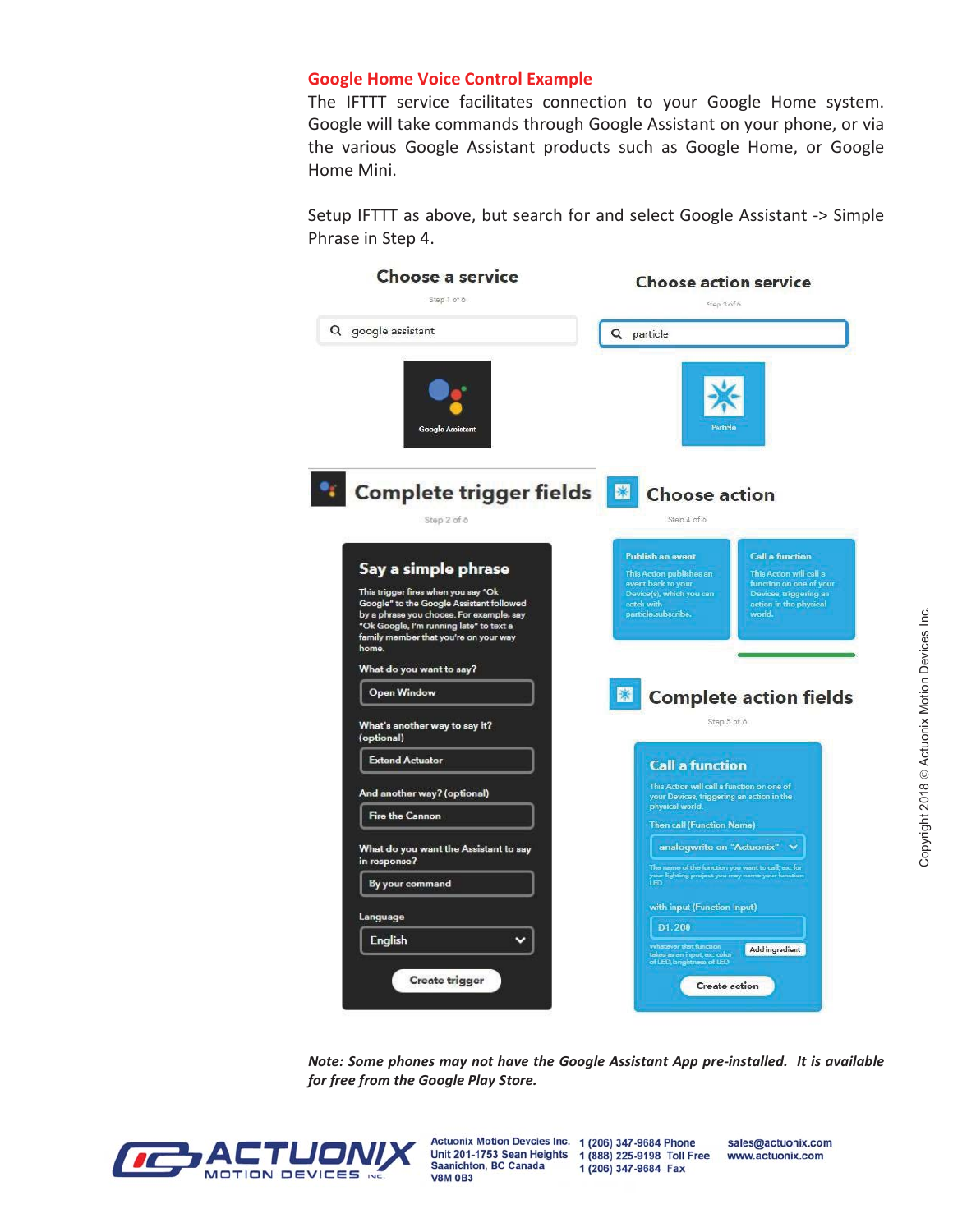#### Amazon Echo Voice Control Example

This also uses IFTTT. Search for and select Amazon Alexa -> Say a specific phrase in step 4. Complete the IFTTT setup as above.





Actuonix Motion Devcies Inc. 1 (206) 347-9684 Phone Unit 201-1753 Sean Heights 1 (888) 225-9198 Toll Free Saanichton, BC Canada **V8M 0B3** 

1 (206) 347-9684 Fax